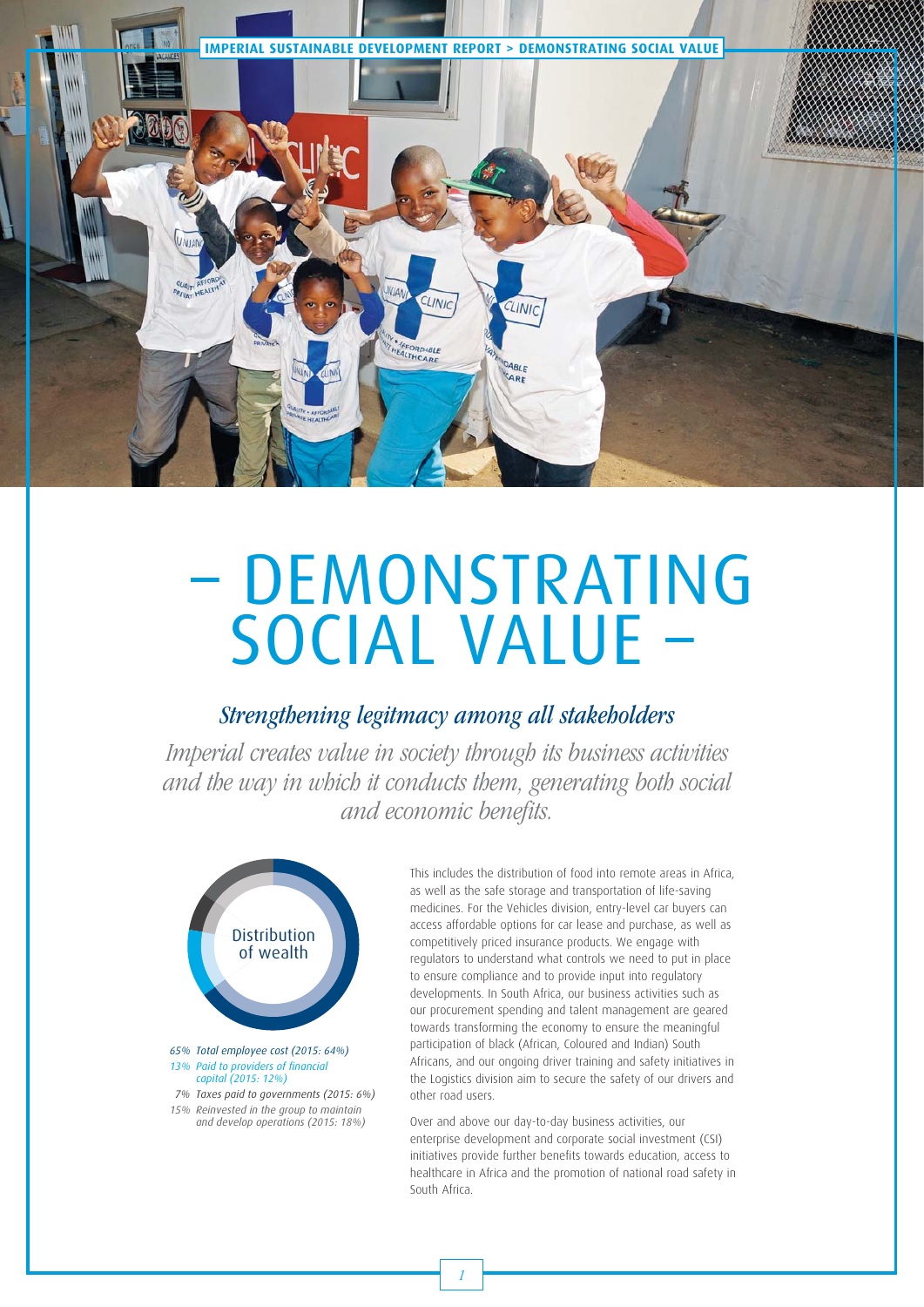**IMPERIAL SUSTAINABLE DEVELOPMENT REPORT > DEMONSTRATING SOCIAL VALUE**

2

### **HIGHLIGHTS**

#### **Employee accountability for compliance**

Launched an online group compliance confirmation process to ensure that our senior employees are aware of Imperial's policies. The process also requires these employees to confirm that they have not contravened our internal edicts.

#### **Linking transformation progress to performance incentives**

Increased the weighting within the performance and remuneration incentive structure for growth in black representation at senior and middle management level, and performance against the BEE scorecard.

#### **Imperial and Ukhamba Community Development Trust**

Provided six new libraries to public schools primarily in under-privileged township areas, reaching over 23 000 scholars.

#### **Unjani Clinics**

Johnson & Johnson joined the Unjani Clinics project, providing the funds to expand the network to 35 clinics over the next three years.

#### **Road safety**

Extended the previous Scholar Patrol Improvement project to include pedestrian safety and introduced Bongie, Buckle Up Buddy; a fun-loving character to communicate key road safety messages to children

#### Our opportunities

- Competitive advantage gained from being able to comply with legislation in highly regulated industries.
- > Positioning as a valuable corporate citizen builds brand, reputation and the ability to secure new and retain current clients.
- > Engagement with communities on shared interests and concerns.

#### Our risks

- Compliance with a wide range of legislation.
- A drop in the black economic empowerment (BEE) scorecard rating.
- Social unrest.